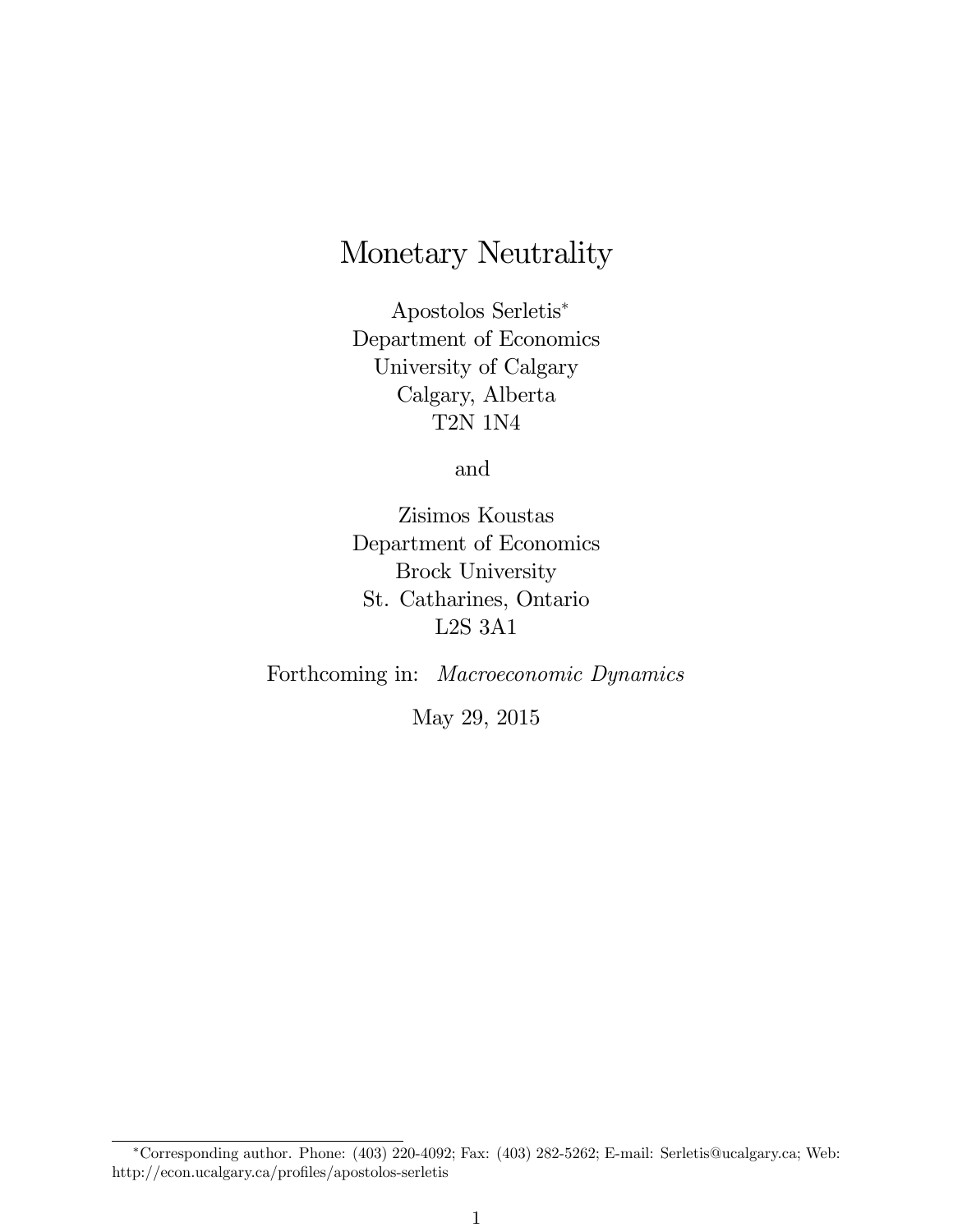#### Abstract:

We test the long-run neutrality of money proposition for the United States using the King and Watson (1997) methodology paying attention to the integration and cointegration properties of the variables. We use quarterly data (over the period from 1967:1 to 2014:1) and the new Center for Financial Stability Divisia monetary aggregates, documented in detail in Barnett et al. (2013). We make a comparison among the narrower monetary aggregates, M1 M2M, MZM, M2, and ALL, and the broad monetary aggregates, M4+, M4-, and M3, and show that there is no statistically significant evidence against long-run monetary neutrality, consistent with both monetarist and Keynesian macroeconomic theory.

JEL classification: E40, E50, C32.

Keywords: Monetary policy; Money shocks; Divisia monetary aggregates.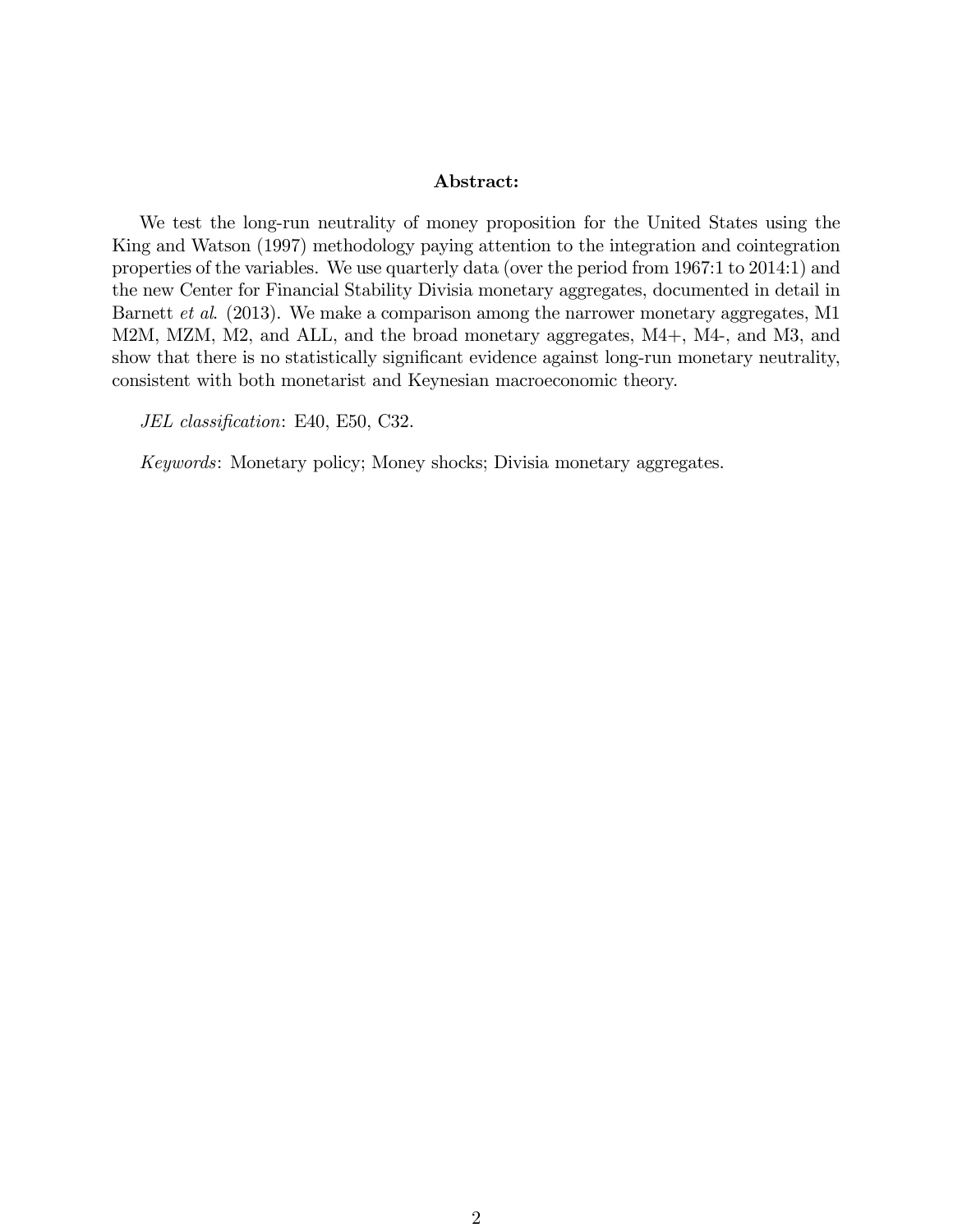### 1 Introduction

The aim of this paper is to investigate whether monetary policy has real effects on the economy over long horizons. As Robert E. Lucas Jr. (1996, p. 661) put it in his Nobel Lecture, <sup>"</sup>[t]he work for which I have received the Nobel Prize was part of an effort to understand how changes in the conduct of monetary policy can influence inflation, employment, and production. So much thought has been devoted to this question and so much evidence is available that one might reasonably assume that it had been solved long ago. But this is not the case. It had not been solved in the 1970s when I began my work on it, and even now this question has not been given anything like a fully satisfactory answer." It is our objective in this paper to provide a 'satisfactory answer' to this question using state-of-the-art advances in macroeconometrics and monetary and financial measurement.

Over the years, the quantity-theoretic proposition known as long-run neutrality has been investigated in a large number of studies, more recently by Fisher and Seater (1993), King and Watson (1997), and Serletis and Koustas (1998). These studies use simple-sum money measures and advances in the theory of nonstationary regressors. However, regarding the use of simple-sum money measures, Lucas (2000), in his study of the welfare cost of ináation in the United States, argues that a direction for potentially productive research is to replace the simple-sum monetary aggregates with the Divisia monetary aggregates originated by Barnett (1980). Serletis and Koustas (2001) take up Lucas on his suggestion and test the long-run neutrality and superneutrality of money propositions using the King and Watson (1997) methodology, paying explicit attention to the univariate time series properties of the variables and the gains that can be achieved by rigorous use of microeconomic- and aggregation-theoretic foundations in the construction of monetary aggregates.

Serletis and Koustas (2001) use quarterly data (over the period from 1960:1 to 1996:2) and make comparisons among simple sum, Divisia, and currency equivalent (CE) monetary aggregates (at the M1, M2, M3, and L levels of aggregation) obtained from the St. Louis Fed Monetary Services Indices (MSI) database. As Serletis and Koustas (2001, pp. 137) conclude, "one puzzling result is that the CE monetary aggregates are integrated of order one, whereas the corresponding simple sum and Divisia aggregates are integrated of order two. This difference, which probably stems from small sample problems, reflects the essentially complicated monetary aggregation issues and makes results hard to interpret. In particular, the stochastic properties of the regressors influence the type of tests that we perform. However, based on these properties, the hypothesis of long-run neutrality finds support in the CE money data, whereas the hypothesis of long-run superneutrality Önds little support in the simple sum and Divisia data."

Recently, the Center for Financial Stability (CFS) has initiated a new Divisia monetary aggregates database, maintained within its program Advances in Monetary and Financial Measurement (AMFM). The Director of the program is William A. Barnett, the inventor of the Divisia monetary aggregates  $\sim$  see Barnett (1980). The new CFS Divisia monetary aggregates are available at www.centerforfinancialstability.org/amfm.php and are documented in detail in Barnett et al. (2013). They are rigorously founded in economic aggregation and index-number theory and represent an improvement over the St. Louis Fedís Monetary Services Indices. It is our objective in this paper to use the new CFS Divisia monetary aggregates to reconsider the long-run neutrality and superneutrality of money propositions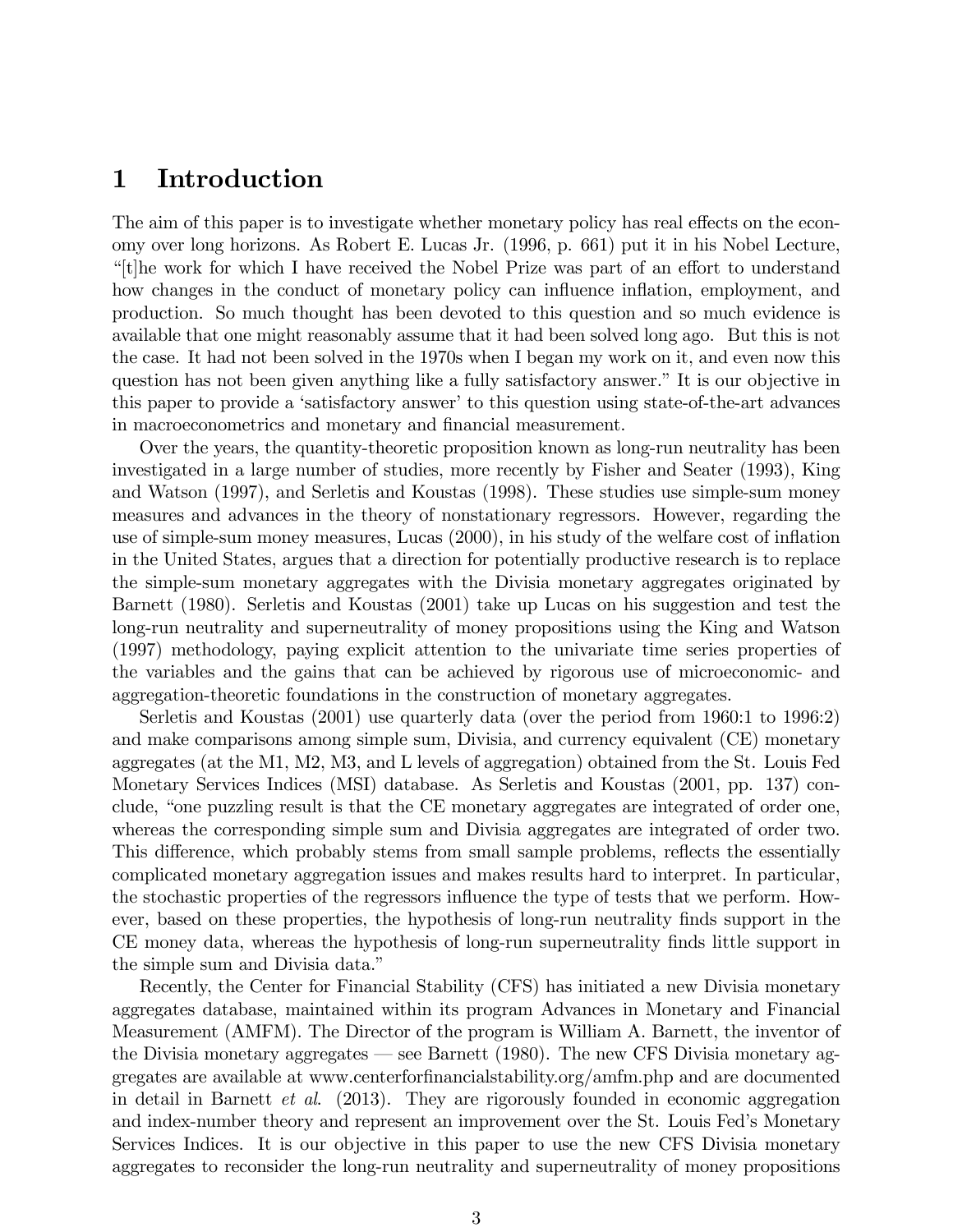and provide an update regarding monetary neutrality in the United States. In doing so, we use the King and Watson (1997) methodology, quarterly data (over the period from 1967:1 to  $2014:1$ , and provide a comparison among a number of CFS Divisia monetary aggregates  $$ the narrower monetary aggregates, M1 M2M, MZM, M2, and ALL, and the broad monetary aggregates, M4+, M4-, and M3.

The organization of the paper is as follows. The next section brieáy discusses the CFS Divisia monetary data and Section 3 investigates the integration and cointegration properties of the data. In Section 4 we test the long-run neutrality of money proposition and discuss the empirical evidence. The final section concludes.

#### 2 The Data

We use quarterly United States data, over the period from 1967:1 to 2014:1, on two variables: money,  $M$ , and real GDP,  $Y$ . The real GDP series is from the Federal Reserve Economic Database (FRED), maintained by the Federal Reserve Bank of St. Louis. In regards to money, we use the new CFS data and make comparisons among eight Divisia monetary aggregates: the narrower monetary aggregates, M1 M2M, MZM, M2, and ALL, and the broad monetary aggregates, M4+, M4-, and M3. We ignore the simple-sum monetary aggregates as it has been argued over and over again, and by a large number of studies, that they are inconsistent with the relevant aggregation and index number theory. In fact, as Barnett and Chauvet (2009, pp. 1) put it, "since monetary assets began yielding interest, the simple sum monetary aggregates have had no foundations in economic theory and have sequentially produced one source of misunderstanding after another. The bad data produced by simple sum aggregation have contaminated research in monetary economics, have resulted in needless "paradoxes," and have produced decades of misunderstandings in international monetary economics research and policy."

Similarly, we are not providing a comparison between the CFS Divisia monetary aggregates and the St. Louis Fed MSI aggregates. We think that the CFS Divisia monetary aggregates represent the current state-of-the-art in Divisia monetary aggregation. In particular, in constructing the narrower Divisia monetary aggregates, M1 M2M, MZM, M2, and ALL, the CFS uses an alternative benchmark interest rate in the Divisia formula, thus making its narrower aggregates slightly different from the MSI aggregates. Moreover, the broad monetary aggregates, M4+, M4-, and M3, are only provided by the CFS and are more informative than the narrower ones. In this regard, the CFS Divisia M3 monetary aggregate includes the components of the discontinued simple-sum aggregate, produced by the Federal Reserve before 2006, and the components of the St. Louis Fed's current MSI aggregates, M2-ALL. In addition, the CFS Divisia M3 aggregate includes large time deposits and overnight and term purchase agreements. Among all of the CFS Divisia monetary aggregates, the Divisia M4+ monetary aggregate is the broadest aggregate and is based on the components of the Federal Reserveís former broadest simple-sum monetary aggregate, L. The Divisia M4 aggregate excludes Treasury bills from the Divisia M4+ aggregate. See Table 1 and Figure 1 in Barnett et al. (2013) for more details regarding the component clusterings within each aggregation level and the CFS approach to Divisia monetary aggregation.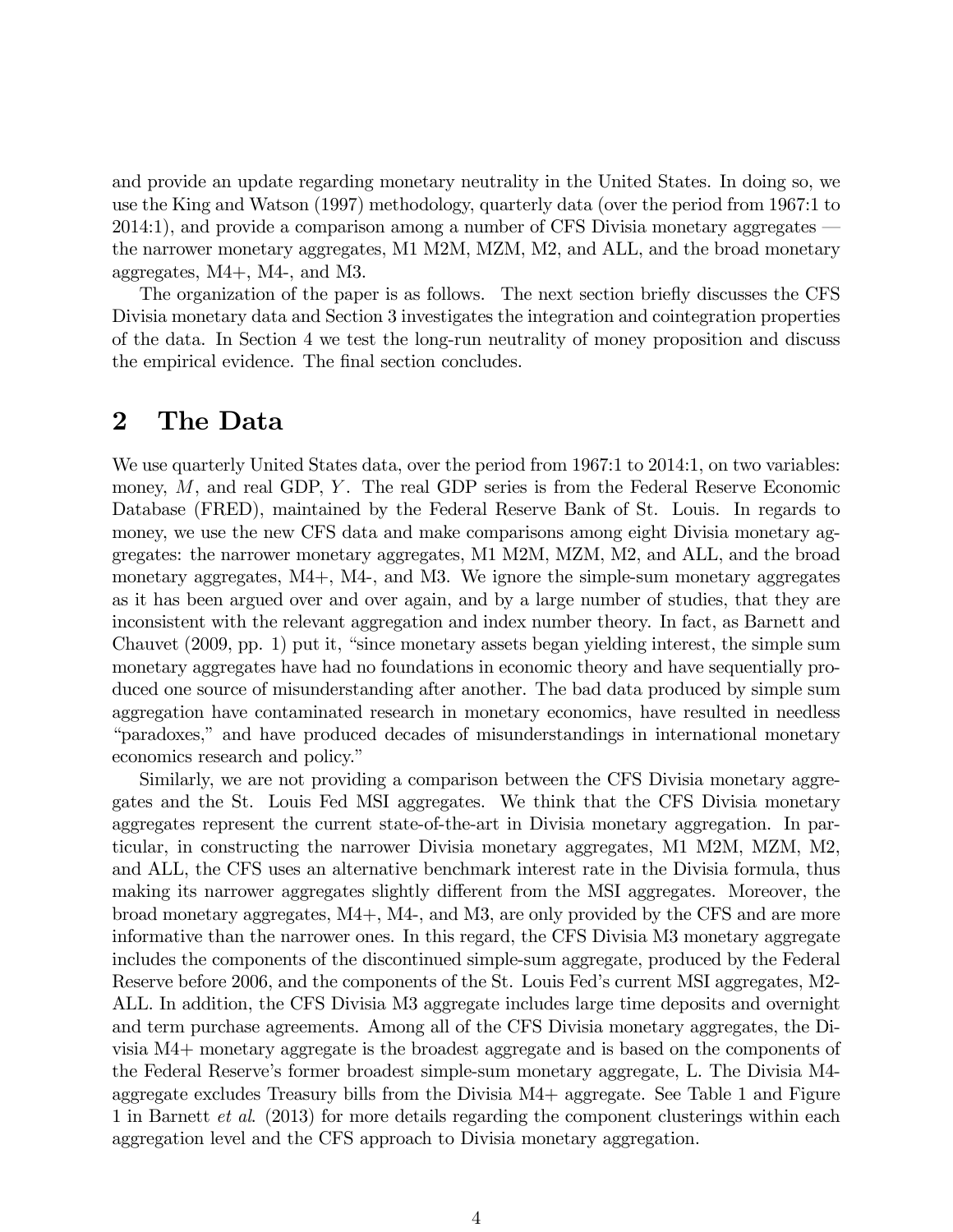### 3 Unit Root and Cointegration Tests

We use the King and Watson (1997) bivariate autoregressive model and pay attention to the integration and cointegration properties of the variables, because meaningful neutrality and superneutrality tests critically depend on such properties. In particular, as shown by King and Watson (1997) and Fisher and Seater (1993), neutrality tests are possible if both nominal and real variables are at least integrated of order one and superneutrality tests are possible if the order of integration of the nominal variables is equal to one plus the order of integration of the real variables.

To investigate the order of integration of the variables, we conduct a number of unit root and stationarity tests  $-$  the ADF test [see Dickey and Fuller (1981)], the PP test [see Phillips and Perron (1988)], and the KPSS test [see Kwiatkowski *et al.* (1992)]  $\sim$  in the logged series (ln Y and  $\ln M$ ). As can be seen in Table 1, in all cases the ADF and PP test statistics are smaller  $\overline{\phantom{a}}$  in absolute terms  $\overline{\phantom{a}}$  than their 1, 5, and 10 percent critical values and thus unable to reject the unit root null at conventional significance levels. By contrast, the KPSS statistic  $\hat{\eta}^{\mu}$  that tests the null hypothesis of level stationarity is large relative to the 1 percent critical value of 0.739, suggesting that level stationarity can be rejected. Combining the results of the tests of the stationarity hypothesis with the results of the tests of the unit root hypothesis, we conclude that all the series are integrated of order one [or  $I(1)$  in the terminology of Engle and Granger  $(1987)$ ], meaning that only the longrun monetary neutrality proposition can be tested; the superneutrality proposition cannot be tested, because the nominal variables are of the same order of integration as the real variables.

King and Watson (1997) also argue that long-run neutrality tests are inefficient in the presence of cointegration, in the sense that if the output and money series are nonstationary and cointegrate, then a finite vector autoregressive process in first differences does not exist and this is typically sufficient for rejecting long-run neutrality. To present some evidence on this issue, in Table 2 we report Engle and Granger (1987) cointegration tests between logged real GDP,  $\ln Y$ , and logged money,  $\ln M$ . The tests are first done with  $\ln Y$  as the dependent variable in the cointegrating regression and then repeated with  $\ln M$  as the dependent variable. These tests use a constant and a trend variable and the number of augmenting lags is set to four. The results suggest that the null hypothesis of no cointegration between output and money cannot be rejected (at the  $10\%$  level of significance). Hence, the conditions necessary for meaningful neutrality tests hold and in what follows we use the King and Watson (1997) methodology to test the long-run neutrality of money proposition.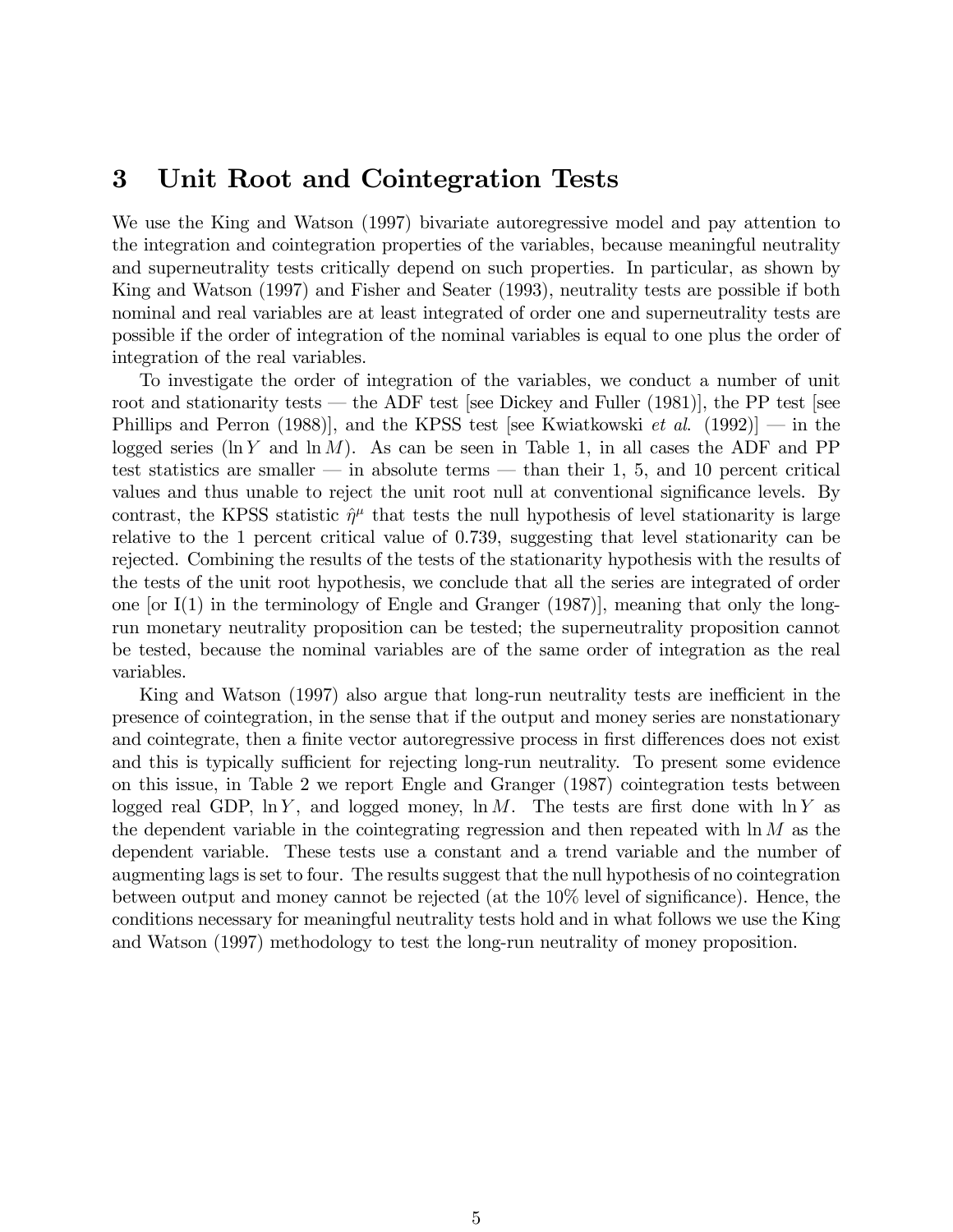#### 4 The Neutrality of Money

Following King and Watson (1997), we consider the following bivariate structural vectorautoregressive model of order p

$$
m_{t} = \lambda_{my} y_{t} + \sum_{j=1}^{p} \alpha_{my}^{j} y_{t-j} + \sum_{j=1}^{p} \alpha_{mm}^{j} m_{t-j} + \varepsilon_{t}^{m}
$$
 (1)

$$
y_t = \lambda_{ym} m_t + \sum_{j=1}^p \alpha_{yy}^j y_{t-j} + \sum_{j=1}^p \alpha_{ym}^j m_{t-j} + \varepsilon_t^y
$$
 (2)

where  $m_t$  is the growth rate of the money supply  $(m_t = \Delta \ln M_t)$  and  $y_t$  the growth rate of real output  $(y_t = \Delta \ln Y_t)$ .  $\varepsilon_t^m$  and  $\varepsilon_t^y$  $t<sub>t</sub><sup>y</sup>$  represent exogenous unexpected changes in money and output, respectively, and  $\lambda_{m}$  and  $\lambda_{ym}$  represent the contemporaneous effect of output on the money supply and the contemporaneous response of output to changes in the money supply, respectively. We are interested in the dynamic effects of the money shock,  $\varepsilon_t^m$ , on  $y_t$ .

The matrix representation of the model is

$$
\boldsymbol{\alpha}(L)\boldsymbol{z}_t = \boldsymbol{\varepsilon}_t \tag{3}
$$

where

$$
\boldsymbol{\alpha}(L)=\sum_{j=0}^p\boldsymbol{\alpha}_jL^j,
$$

L is the lag operator (i.e.,  $L^j \mathbf{z}_t = \mathbf{z}_{t-j}$ ), and

$$
\boldsymbol{z}_t = \begin{bmatrix} m_t \\ y_t \end{bmatrix}; \ \boldsymbol{\varepsilon}_t = \begin{bmatrix} \varepsilon_t^m \\ \varepsilon_t^y \end{bmatrix}; \ \boldsymbol{\alpha}_0 = \begin{bmatrix} 1 & -\lambda_{my} \\ -\lambda_{ym} & 1 \end{bmatrix}; \ \boldsymbol{\alpha}_j = -\begin{bmatrix} \alpha_{mm}^j & \alpha_{my}^j \\ \alpha_{ym}^j & \alpha_{yy}^j \end{bmatrix}, \quad j = 1, \ldots, p.
$$

Thus, in this notation the long-run multipliers are  $\gamma_{ym} = \alpha_{ym}(1) / \alpha_{yy}(1)$  and  $\gamma_{my} =$  $\alpha_{my}$  (1)  $/\alpha_{mm}$  (1), where  $\alpha_{\phi\psi}(1) = \sum_{j=1}^{\infty} \alpha_{\phi\psi}^j$ . Hence,  $\gamma_{ym}$  measures the long-run response of output to a permanent unit increase in m, and  $\gamma_{my}$  measures the long-run response to m to a permanent unit increase in output.

The endogeneity of the money supply, however, makes equation (3) econometrically unidentified, as noted by King and Watson (1997). To see this, write the primitive system (3) in standard form as

$$
\bm{z}_t = \sum_{j=1}^p \bm{\varPhi}_j \bm{z}_{t-j} + \bm{e}_t
$$

where  $\Phi_j = -\alpha_0^{-1}\alpha_j$  and  $e_t = \alpha_0^{-1}\varepsilon_t$ . The following equations determine the matrices  $\alpha_j$ and  $\sum_{\epsilon}$ :

$$
\boldsymbol{\alpha}_0^{-1}\boldsymbol{\alpha}_j = -\boldsymbol{\Phi}_j, \quad \text{where } j = 1, \dots, p \tag{4}
$$

$$
\alpha_0^{-1} \sum_{\varepsilon} (\alpha_0^{-1})' = \sum_{\varepsilon} . \tag{5}
$$

Equation (4) determines  $\alpha_j$  as a function of  $\alpha_0$  and  $\Phi_j$ . Equation (5) cannot determine both  $\alpha_0$  and  $\sum_{\epsilon}$ , given that  $\sum_{\epsilon}$ , is a 2 × 2 symmetric matrix with only three unique elements.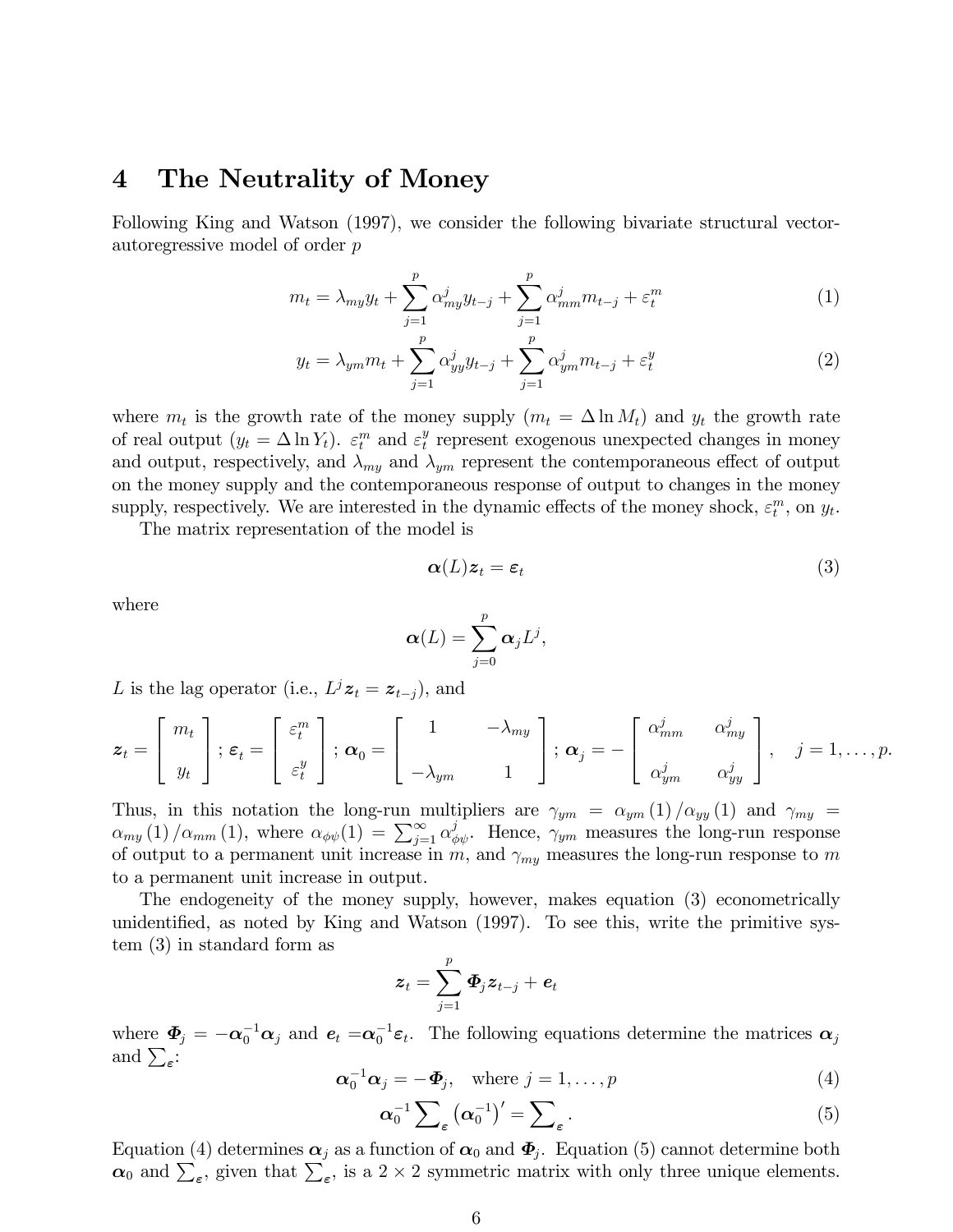Therefore, only three of the four unknown parameters —  $\lambda_{my}$ ,  $\lambda_{ym}$ ,  $\text{var}(\varepsilon_t^y)$  $(t_t^y)$ , var $(\varepsilon_t^m)$  — can be identified, even under the assumption of independence of  $\varepsilon_t^m$  and  $\varepsilon_t^y$  $_t^y$ . Clearly, one additional restriction is required to identify the model and test the long-run neutrality restrictions.

We follow King and Watson's (1997) eclectic approach, and instead of focusing on a single identifying restriction, we report results for a wide range of identifying restrictions. In particular, we iterate each of  $\lambda_{my}$ ,  $\lambda_{ym}$ ,  $\gamma_{my}$ , and  $\gamma_{ym}$  within a reasonable range, each time obtaining estimates of the remaining three parameters and their standard errors. This testing strategy is clearly more informative in terms of the robustness of inference about long-run neutrality to specific assumptions about  $\lambda_{ym}$ ,  $\lambda_{my}$ , or  $\gamma_{my}$ . The model is estimated by simultaneous equations methods, as described in King and Watson (1997).

We follow the approach of the same authors in reporting empirical results based on equation (3) for a wide range of plausible identifying parameter restrictions. We set  $z_t =$  $(m_t, y_t)$  to investigate long-run neutrality using the CFS Divisia monetary aggregates. All of the models include six lags of the relevant variables and the results are summarized in Tables 3 and 4 (with standard errors in parentheses) and Figures 1-8. As King and Watson (1997) report, the results are not sensitive to the choice of the lag length in the VAR.

To deal with the identification problem mentioned earlier, we estimate equation (3) under appropriate identification restrictions. Columns 3-5 of Table 3 provide ranges of values on the short-run impact of output on money,  $\lambda_{my}$  (in column 3); the short-run impact of money on output,  $\lambda_{vm}$  (in column 4); and the long-run impact of output on money,  $\gamma_{mv}$  (in column 5), consistent with long-run neutrality ( $\gamma_{ym} = 0$ ) at the 95% confidence level. The same information is summarized in Figures 1-8, which present point estimates and  $95\%$  confidence intervals for the long-run multiplier,  $\gamma_{ym}$ , for a wide range of values of  $\lambda_{my}$  (in panel A),  $\lambda_{ym}$ (in panel B), and  $\gamma_{m\mu}$  (in panel C).

The results in column 3 of Table 3 and panel A of Figures 1-8 indicate that long-run neutrality cannot be rejected for a wide range of values of  $\lambda_{my}$ . However, the frequently imposed identifying restriction of contemporaneous money exogeneity ( $\lambda_{mu} = 0$ ) lies slightly outside the  $95\%$  confidence interval. Also, long-run neutrality cannot be rejected for a reasonable range of values of  $\lambda_{ym}$  (see column 4 of Table 3 and panel B of Figures 1-8). It should be noted that the results are consistent with models that imply  $\lambda_{ym}$  < 0 (that is, output declines on impact in response to a monetary expansion) such as the Lucas (1972) monetary misperceptions model (due to incomplete information concerning the state of the economy). Finally, the results in column 5 of Table 3 and panel C of the relevant figures indicate that the long-run neutrality hypothesis cannot be rejected for a reasonable range of values of  $\gamma_{my}$ including long-run money exogeneity  $(\gamma_{my} = 0)$ .

A second set of evidence is presented in the last three columns of Table 4. It concerns the estimates of  $\lambda_{my}$ ,  $\lambda_{ym}$ , and  $\gamma_{my}$ , and their associated standard errors, under long-run neutrality ( $\gamma_{ym} = 0$ ) as an identifying restriction. This is also shown in panels A-C of Figures 1-8, which present 95% confidence intervals for  $\lambda_{my}$ ,  $\lambda_{ym}$ , and  $\gamma_{my}$  (containing [by definition] the true values of  $\lambda_{my}$ ,  $\lambda_{ym}$ , and  $\gamma_{my}$  95% of the time), under the maintained hypothesis of long-run neutrality. The confidence intervals are reasonably wide in all cases. The confidence intervals for  $\lambda_{my}$  are consistent with accommodative monetary policy and Goodfriend's (1987) argument that the monetary authority responds to changes in output to achieve interest rate smoothing. The confidence intervals for the contemporaneous effect of money on output  $(\lambda_{ym})$  are reasonable. The point estimates of  $\lambda_{ym}$  under the restriction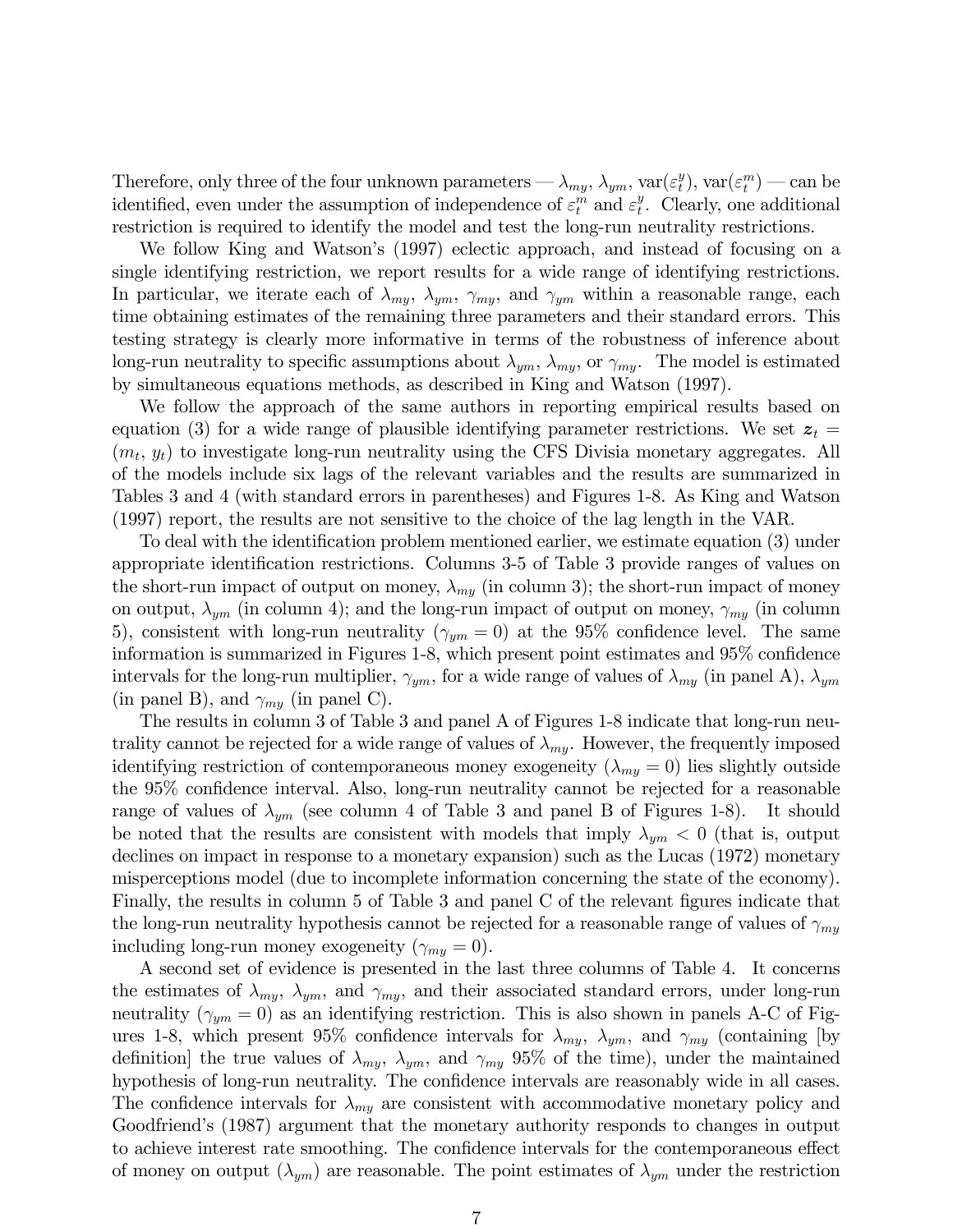of long-run money neutrality are statistically different from zero in all cases, though not by much, suggesting that long-run money neutrality may be inconsistent with short-run money neutrality. The confidence intervals for the long-run effect of output on money  $(\gamma_{my})$  do not allow rejection of the long-run money exogeneity hypothesis ( $\gamma_{my} = 0$ ) under the longrun money neutrality restriction, except in the case of the M3, M4+, and M4- monetary aggregates.

## 5 Conclusion

In the context of the bivariate autoregressive methodology proposed by King and Watson (1997), we test the long-run neutrality of money proposition in the United States, over the period from 1967:1 to 2014:1, using the new CFS Divisia data, documented in detail in Barnett *et al.* (2013). We present evidence that Divisia money is neutral in the long run, consistent with both monetarist and Keynesian macroeconomic theory.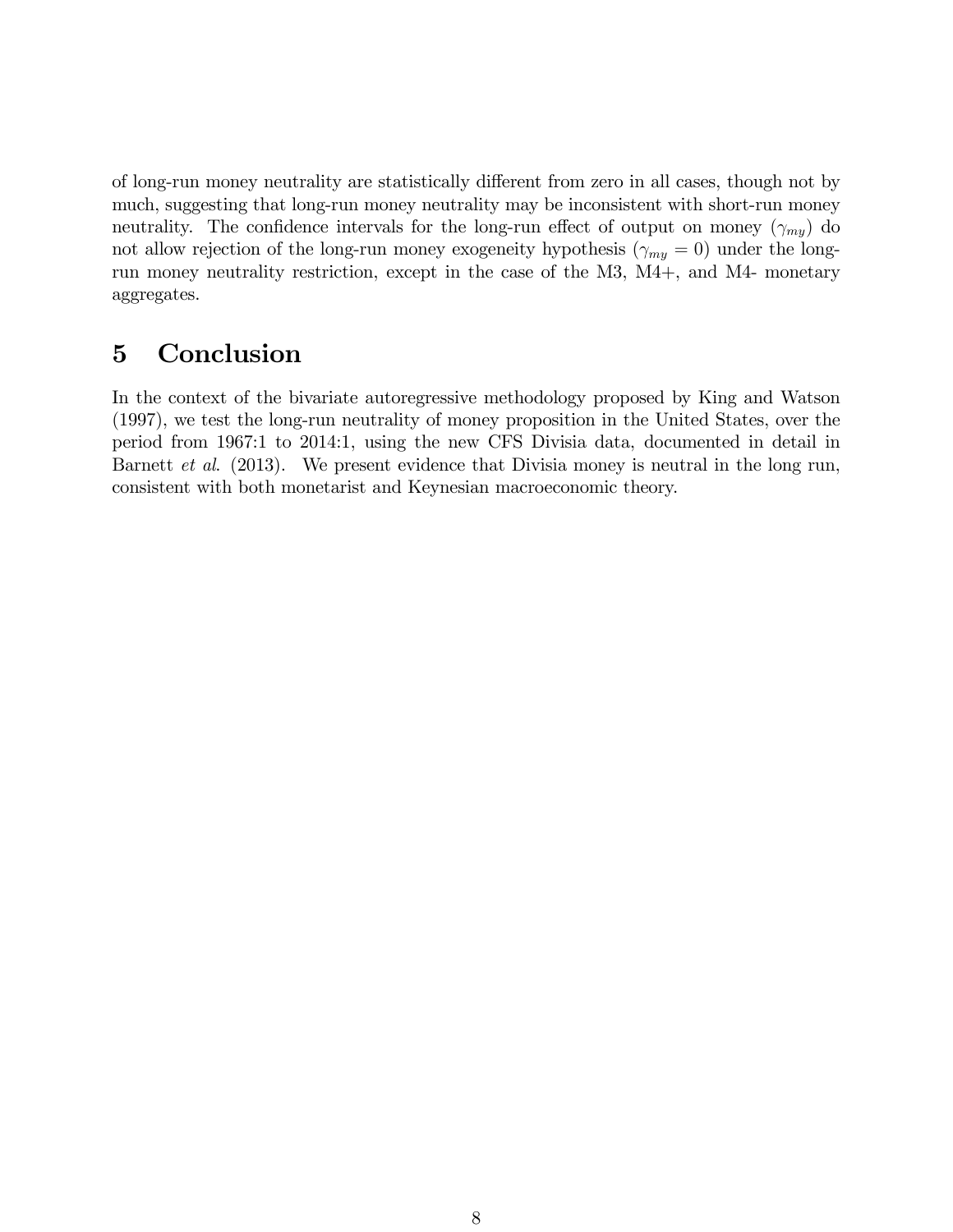### References

- [1] Barnett, W.A. "Economic Monetary Aggregates: An Application of Aggregation and Index Number Theory." Journal of Econometrics 14 (1980), 11-48.
- [2] Barnett, W.A. and M. Chauvet. "International Financial Aggregation and Index Number Theory: A Chronological Half-century Empirical Overview." Open Economies Review 20 (2009), 1-37.
- [3] Barnett, W.A., J. Liu, R.S. Mattson, and J. van den Noort. "The New CFS Divisia Monetary Aggregates: Design, Construction, and Data Sources." Open Economies Review 24 (2013), 101-124.
- [4] Dickey, D.A. and W.A. Fuller. "Likelihood Ratio Tests for Autoregressive Time Series With a Unit Root."  $Econometrica$  49 (1981), 1057-72.
- [5] Engle, R.F. and C.W. Granger. "Cointegration and Error Correction: Representation, Estimation and Testing." *Econometrica* 55 (1987), 251-76.
- [6] Fisher, M. and J. Seater. "Long-Run Neutrality and Superneutrality in an ARIMA Framework." American Economic Review 83 (1993), 402-15.
- [7] Goodfriend, M. "Interest Rate Smoothing and Price Level Trend-Stationarity." Journal of Monetary Economics 19 (1987),  $335-48$ .
- [8] King, R. and M. Watson. "Testing Long-Run Neutrality." Federal Reserve Bank of Richmond Economic Quarterly 83 (1997), 69-101.
- [9] Kwiatkowski, D., P.C.B. Phillips, P. Schmidt, and Y. Shin. "Testing the Null Hypothesis of Stationarity against the Alternative of a Unit Root." Journal of Econometrics 54  $(1992), 159-78.$
- [10] Lucas, R.E. Jr. "Expectations and the Neutrality of Money." Journal of Economic Theory 4 (1972), 103-24.
- [11] Lucas, R.E. Jr. "Nobel Lecture: Monetary Neutrality." *Journal of Political Economy* 104 (1996), 661-82.
- [12] Lucas, R.E. Jr. "Inflation and Welfare." *Econometrica* 68 (2000), 247-274.
- [13] Phillips, P.C.B. and P. Perron. "Testing for a Unit Root in Time Series Regression." Biometrica 65 (1988), 335-346.
- [14] Serletis, A. and Z. Koustas. "International Evidence on the Neutrality of Money." Journal of Money, Credit and Banking 30 (1998), 1-25.
- [15] Serletis, A. and Z. Koustas. "Monetary Aggregation and the Neutrality of Money." Economic Inquiry 39 (2001), 124-138.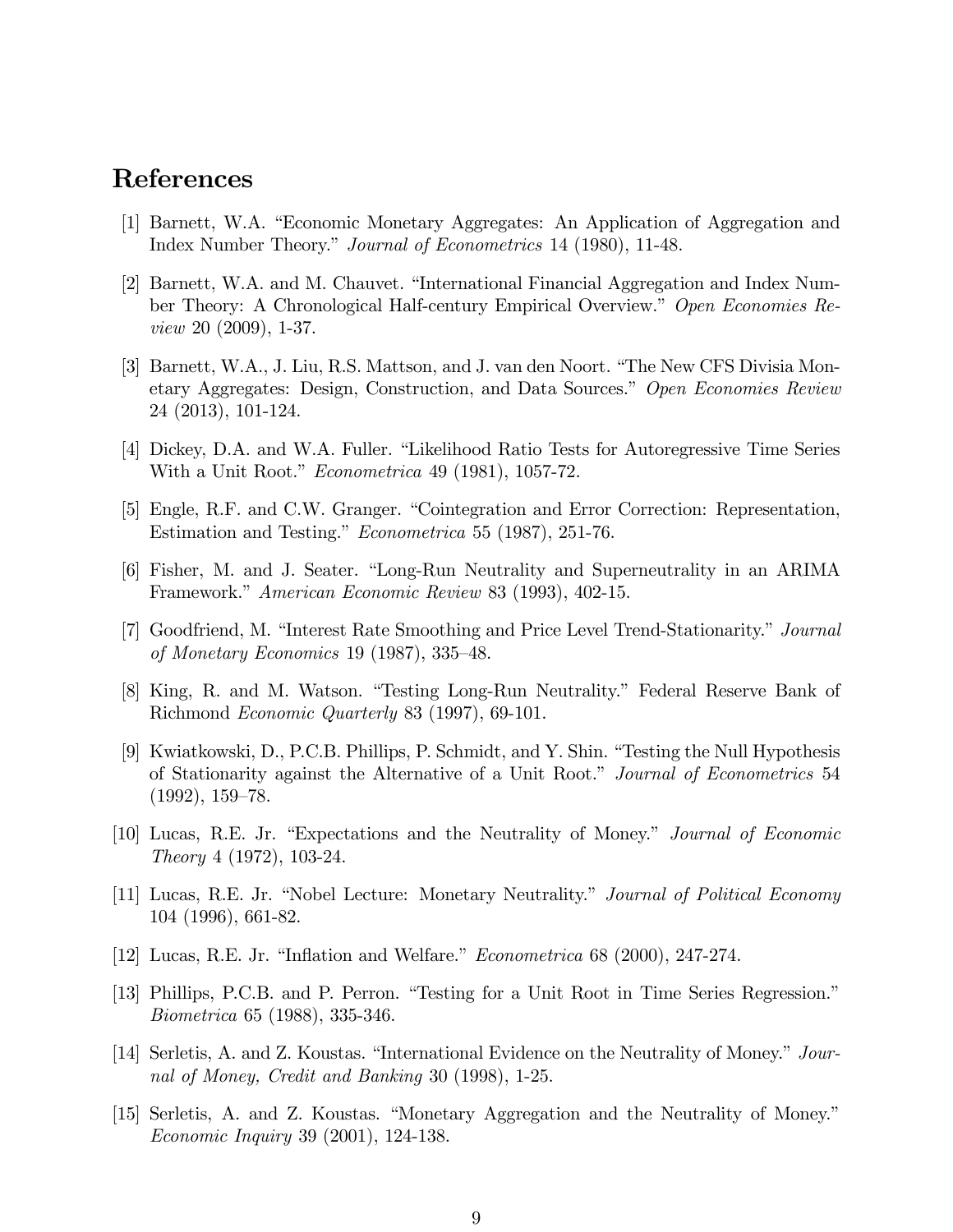|                     | ADF              | PP               | <b>KPSS</b>                    | Integration |
|---------------------|------------------|------------------|--------------------------------|-------------|
| Series              | $(t$ -statistic) | $(t$ -statistic) | $(\hat{\eta}_{\mu}$ statistic) | order       |
| Real GDP            | $-0.981$         | $-1.298$         | $3.864***$                     | I(1)        |
| CFS Divisia M1      | 0.305            | 0.397            | $3.859***$                     | I(1)        |
| CFS Divisia M2M     | 1.128            | 1.546            | $3.812***$                     | I(1)        |
| CFS Divisia MZM     | 0.573            | 0.732            | $3.831***$                     | I(1)        |
| CFS Divisia M2      | 0.203            | 0.153            | $3.805***$                     | I(1)        |
| CFS Divisia ALL     | $-0.405$         | $-0.531$         | $3.819***$                     | I(1)        |
| $CFS$ Divisia $M4+$ | $-1.706$         | $-2.201$         | $3.820***$                     | I(1)        |
| CFS Divisia M4-     | $-1.482$         | $-2.060$         | $3.818***$                     | I(1)        |
| CFS Divisia M3      | $-1.232$         | $-1.583$         | $3.809***$                     | I(1)        |

#### TABLE 1. Unit Root Test Results (in Log Levels)

Notes: ADF and PP critical values 1% (\*\*\*) -3.467, 5% (\*\*) -2.877, 10% (\*) -2.575. KPSS  $\hat{\eta}_\mu$  critical values 1% (\*\*\*) 0.739, 5% (\*\*) 0.463, 10% (\*) 0.347. The null hypothesis in the ADF and PP tests is the presence of a unit root.

The null hypothesis in the KPSS is stationarity.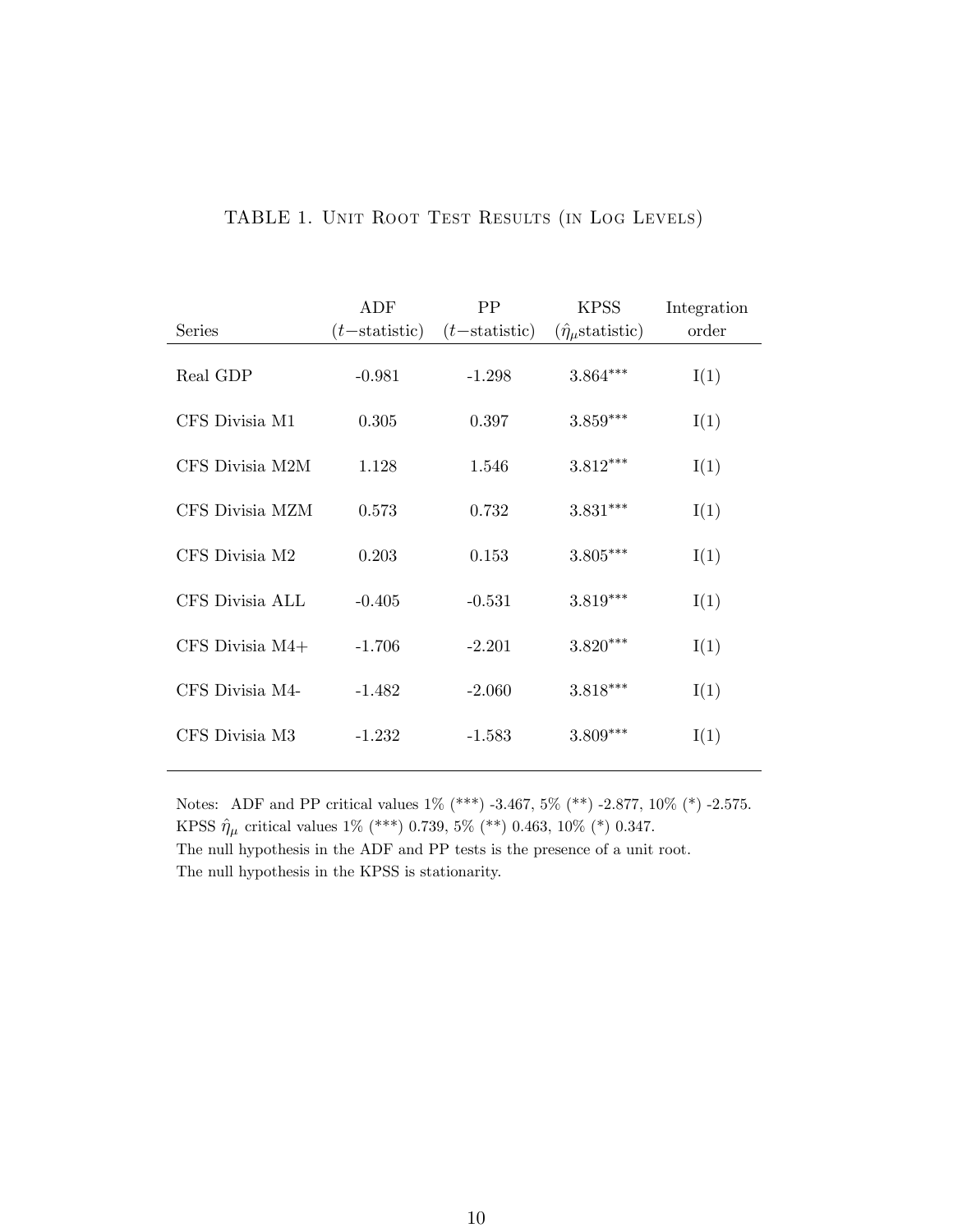|                     | ADF t-statistics<br>Dependent variable: |           |  |
|---------------------|-----------------------------------------|-----------|--|
| Aggregate           | $\ln Y_t$                               | $\ln M_t$ |  |
| CFS Divisia M1      | $-1.94$                                 | $-3.70*$  |  |
| CFS Divisia M2M     | $-2.98$                                 | $-2.83$   |  |
| CFS Divisia MZM     | $-2.32$                                 | $-2.64$   |  |
| CFS Divisia M2      | $-2.72$                                 | $-2.71$   |  |
| CFS Divisia ALL     | $-2.12$                                 | $-2.64$   |  |
| $CFS$ Divisia $M4+$ | $-2.43$                                 | $-2.12$   |  |
| CFS Divisia M4-     | $-2.39$                                 | $-2.31$   |  |
| CFS Divisia M3      | $-2.06$                                 | $-2.27$   |  |
|                     |                                         |           |  |

#### TABLE 2. COINTEGRATION TEST RESULTS

Notes: All tests use a constant and a trend variable in the cointegrating vector. The Engle-Granger cointegration testing procedure tests the residuals from the first-stage regression for a unit root. The ADF test on the residuals employs four lags. Critical values 1% (\*\*\*) -4.41,  $5\%$  (\*\*) -3.83,  $10\%$  (\*) -3.54.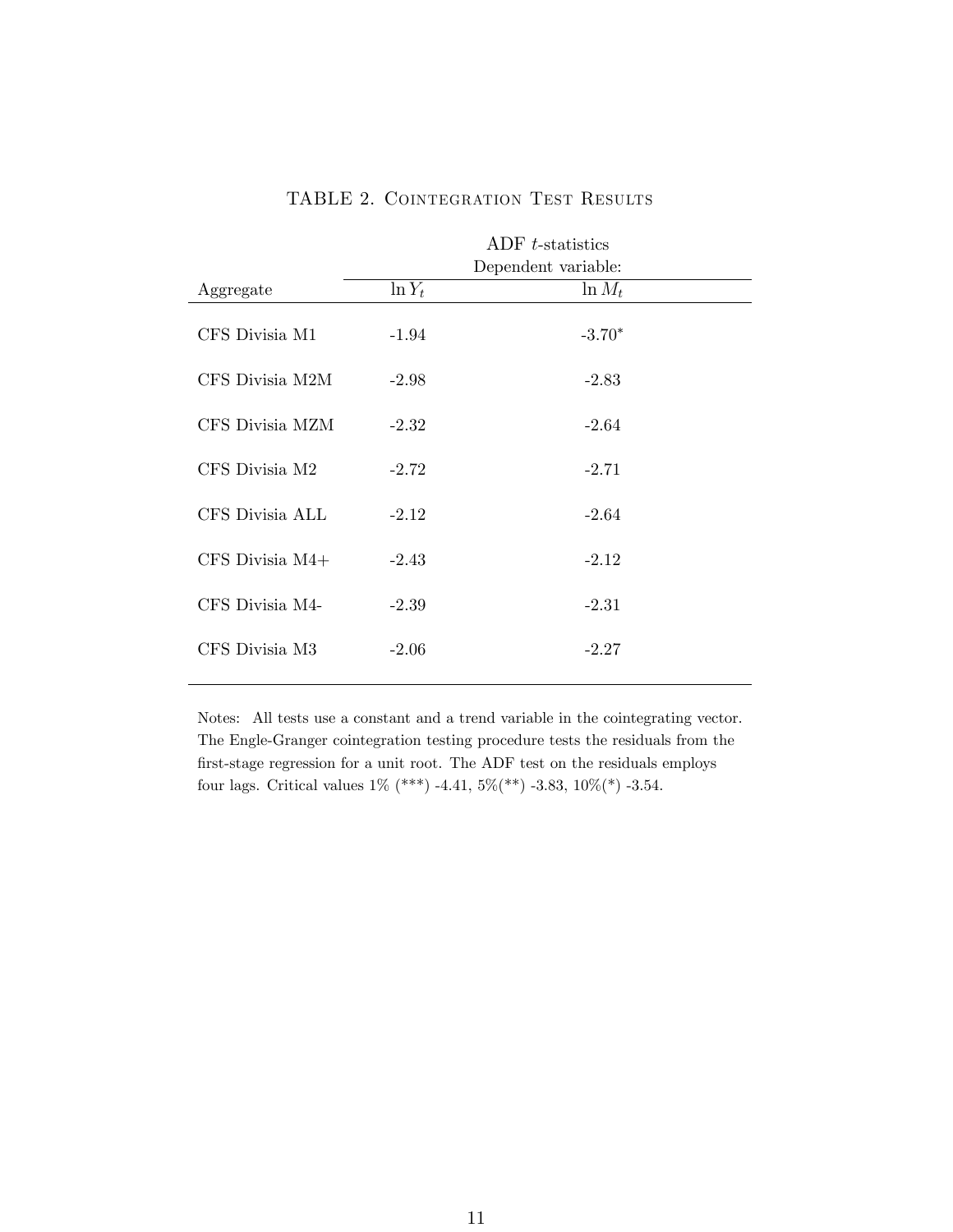| Aggregate                                                                                                                                             | $z_t$ in equation (3)                                                                                                                | $\lambda_{my}$                                                                                                                           | $\lambda_{ym}$                                                                                                                                                                                                                   | $\gamma_{m}$                                                                                                                   |
|-------------------------------------------------------------------------------------------------------------------------------------------------------|--------------------------------------------------------------------------------------------------------------------------------------|------------------------------------------------------------------------------------------------------------------------------------------|----------------------------------------------------------------------------------------------------------------------------------------------------------------------------------------------------------------------------------|--------------------------------------------------------------------------------------------------------------------------------|
| CFS Divisia M1<br>CFS Divisia M2M<br>CFS Divisia MZM<br>CFS Divisia M2<br>CFS Divisia ALL<br>CFS Divisia M3<br>$CFS$ Divisia $M4+$<br>CFS Divisia M4- | $(m_t, y_t)'$<br>$(m_t, y_t)'$<br>$(m_t, y_t)'$<br>$(m_t, y_t)'$<br>$(m_t, y_t)'$<br>$(m_t, y_t)'$<br>$(m_t, y_t)'$<br>$(m_t, y_t)'$ | $\geq 0.05, \leq 2.1$<br>$\geq 0.10$<br>$\geq 0.15, \leq 2.1$<br>$\geq 0.10$<br>$\geq 0.00$<br>$\geq 0.01$<br>$\geq 0.01$<br>$\geq 0.02$ | $\geq -1.50, \leq -0.10 \geq -0.20, \leq 1.5$<br>$\geq -1.90, \leq -0.10 \geq -0.10, \leq 1.6$<br>$\geq -1.20, \leq -0.10$<br>$\ge -2.60, \le -0.10$<br>$\geq -1.60, \leq -0.20$<br>$\leq -0.15$<br>$\leq -0.00$<br>$\leq -0.10$ | $\ge -0.50 \le 1.5$<br>$\ge -0.40 \le 1.6$<br>$\geqslant -0.15$<br>$\geqslant -0.10$<br>$\geqslant -0.20$<br>$\geqslant -0.40$ |
|                                                                                                                                                       |                                                                                                                                      |                                                                                                                                          |                                                                                                                                                                                                                                  |                                                                                                                                |

TABLE 3. THE NEUTRALITY OF MONEY

 $\gamma_{ym} = 0$  in 95% confidence interval

Note: All of the models include six lags of the relevant variables.

| TABLE 4. THE NEUTRALITY OF MONEY |  |
|----------------------------------|--|
|----------------------------------|--|

|                   |                       | Estimates imposing $\gamma_{um}=0$ |                |               |
|-------------------|-----------------------|------------------------------------|----------------|---------------|
| Aggregate         | $z_t$ in equation (3) | $\lambda_{mu}$                     | $\lambda_{ym}$ | $\gamma_{my}$ |
|                   |                       |                                    |                |               |
| CFS Divisia M1    | $(m_t, y_t)'$         | 0.55(0.11)                         | $-0.52(0.23)$  | 0.49(0.29)    |
| CFS Divisia M2M   | $(m_t, y_t)'$         | 0.96(0.15)                         | $-0.58(0.27)$  | 0.16(0.43)    |
| CFS Divisia MZM   | $(m_t, y_t)'$         | 0.78(0.14)                         | $-0.48(0.21)$  | 0.39(0.37)    |
| CFS Divisia M2    | $(m_t, y_t)'$         | 0.74(0.12)                         | $-0.69(0.32)$  | 0.40(0.30)    |
| CFS Divisia ALL   | $(m_t, y_t)'$         | 0.55(0.10)                         | $-0.52(0.23)$  | 0.49(0.30)    |
| CFS Divisia M3    | $(m_t, y_t)'$         | 0.72(0.11)                         | $-0.63(0.33)$  | 0.95(0.35)    |
| CFS Divisia $M4+$ | $(m_t, y_t)'$         | 0.58(0.10)                         | $-0.54(0.29)$  | 0.91(0.34)    |
| CFS Divisia M4-   | $(m_t, y_t)'$         | 0.81(0.12)                         | $-0.73(0.40)$  | 1.28(0.37)    |
|                   |                       |                                    |                |               |

Note: All of the models include six lags of the relevant variables. Numbers in parentheses are standard errors.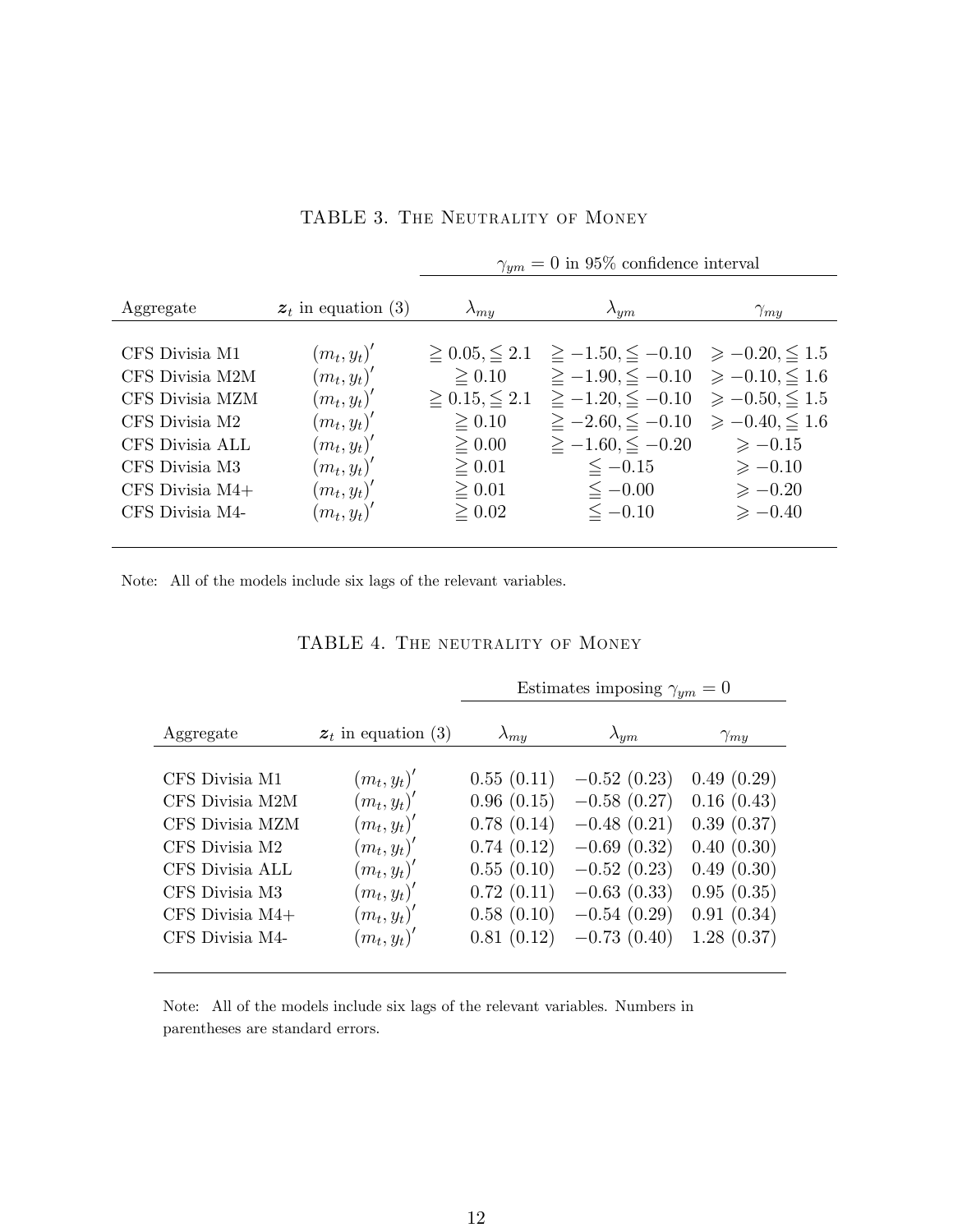Figure 1. Neutrality Tests for CFS Divisia M1



A. 95% Confidence intervals for  $\gamma_{ym}$  as a function of  $\lambda_{my}$ 



B. 95% Confidence intervals for  $\gamma_{ym}$  as a function of  $\lambda_{ym}$ 



C. 95% Confidence intervals for  $\gamma_{ym}$  as a function of  $\gamma_{my}$ 

Figure 2. Neutrality Tests for CFS Divisia M2M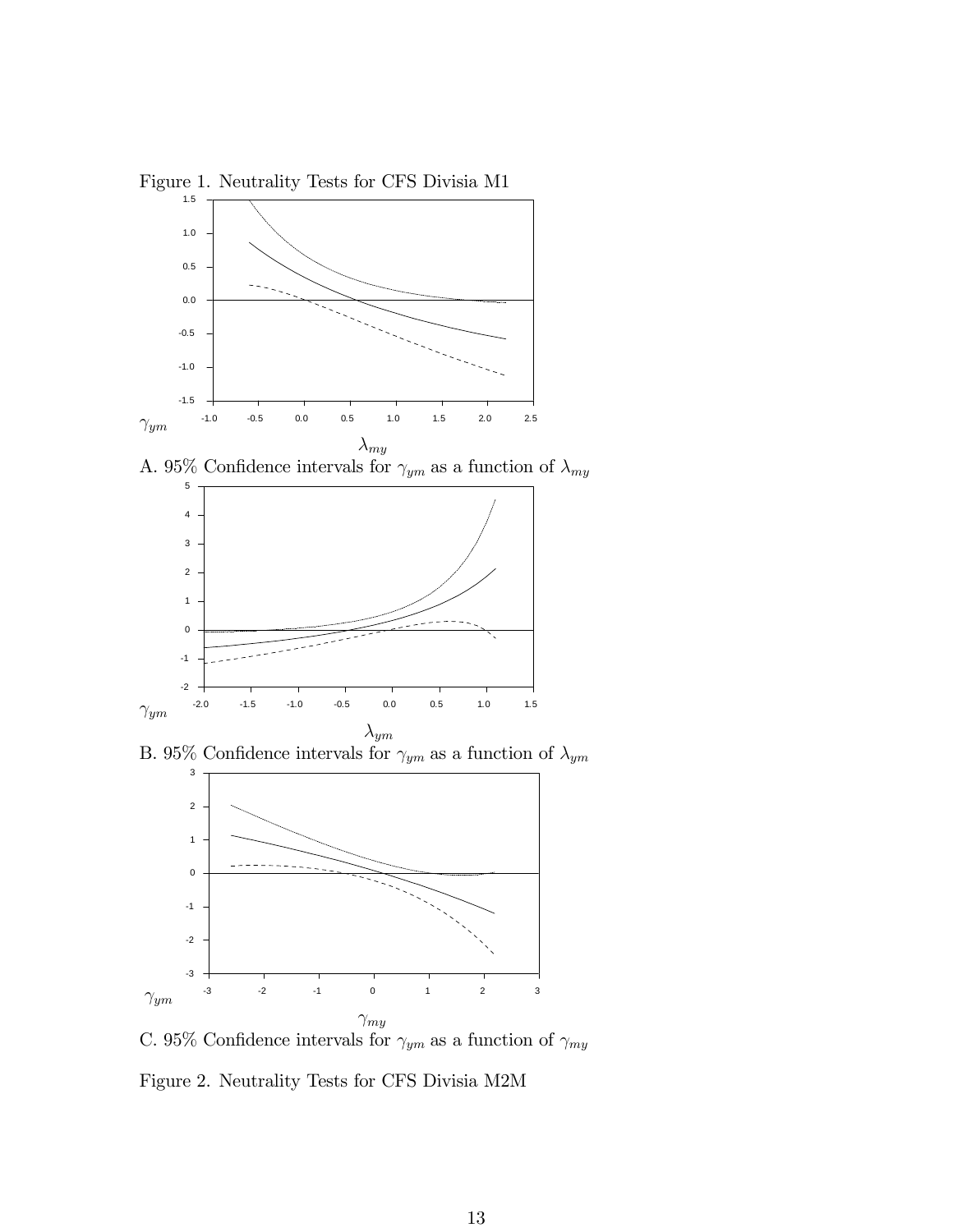

A. 95% Confidence intervals for  $\gamma_{ym}$  as a function of  $\lambda_{my}$ 



B. 95% Confidence intervals for  $\gamma_{ym}$  as a function of  $\lambda_{ym}$ 



C. 95% Confidence intervals for  $\gamma_{ym}$  as a function of  $\gamma_{my}$ 

Figure 3. Neutrality Tests for CFS Divisia MZM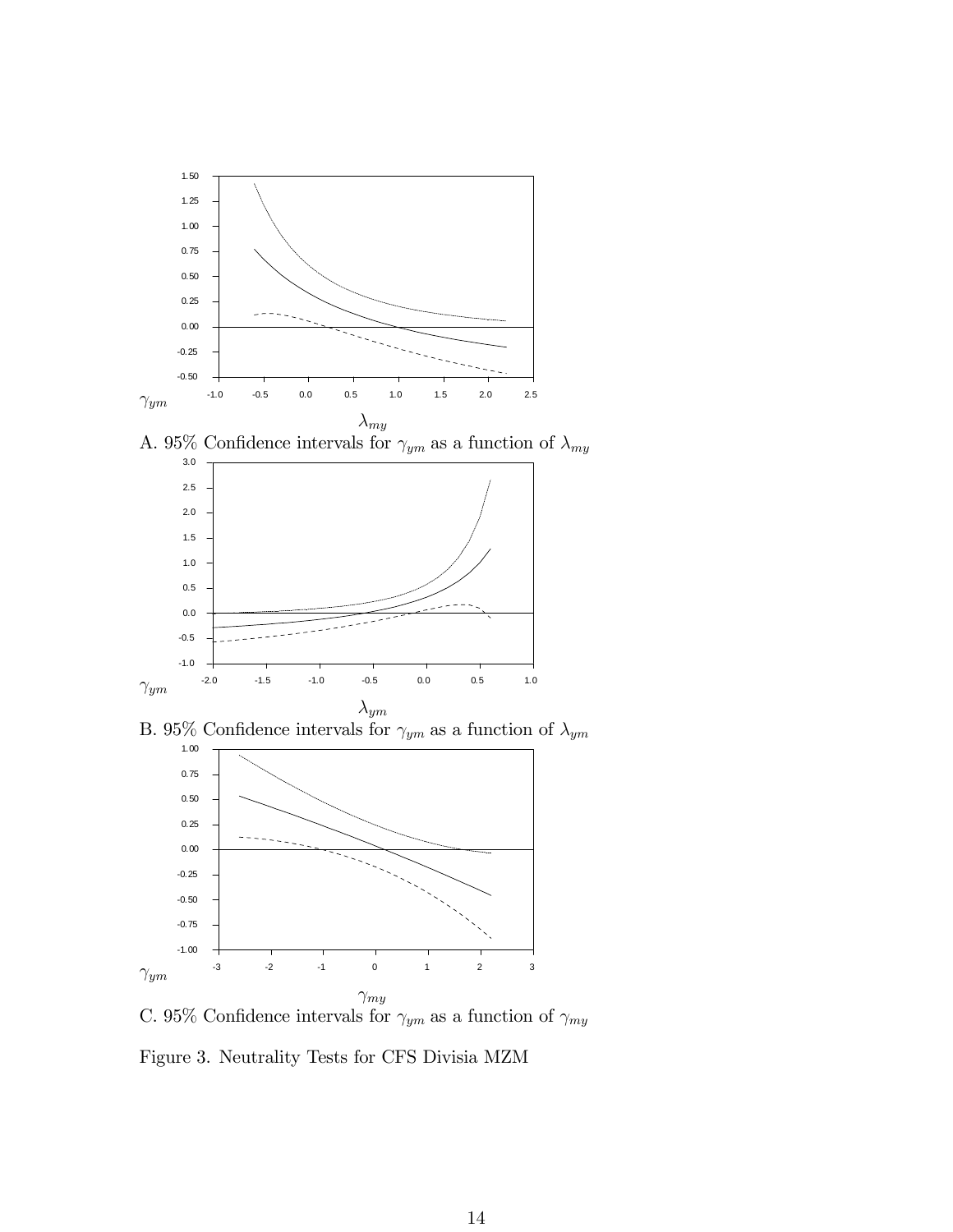

A. 95% Confidence intervals for  $\gamma_{ym}$  as a function of  $\lambda_{my}$ 



B. 95% Confidence intervals for  $\gamma_{ym}$  as a function of  $\lambda_{ym}$ 



C. 95% Confidence intervals for  $\gamma_{ym}$  as a function of  $\gamma_{my}$ Figure 4. Neutrality Tests for CFS Divisia M2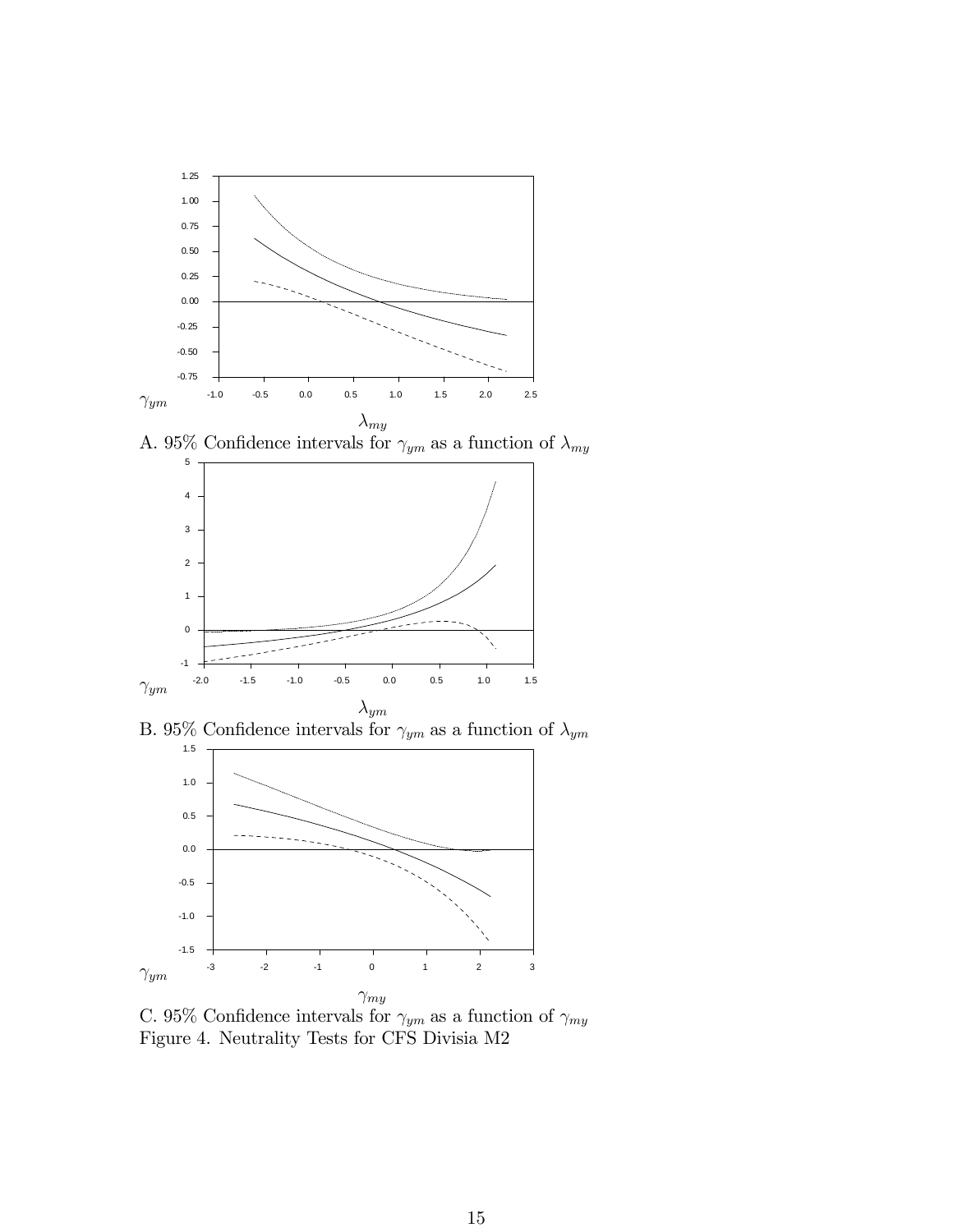

A. 95% Confidence intervals for  $\gamma_{ym}$  as a function of  $\lambda_{my}$ 



B. 95% Confidence intervals for  $\gamma_{ym}$  as a function of  $\lambda_{ym}$ 



C. 95% Confidence intervals for  $\gamma_{ym}$  as a function of  $\gamma_{my}$ Figure 5. Neutrality Tests for CFS Divisia ALL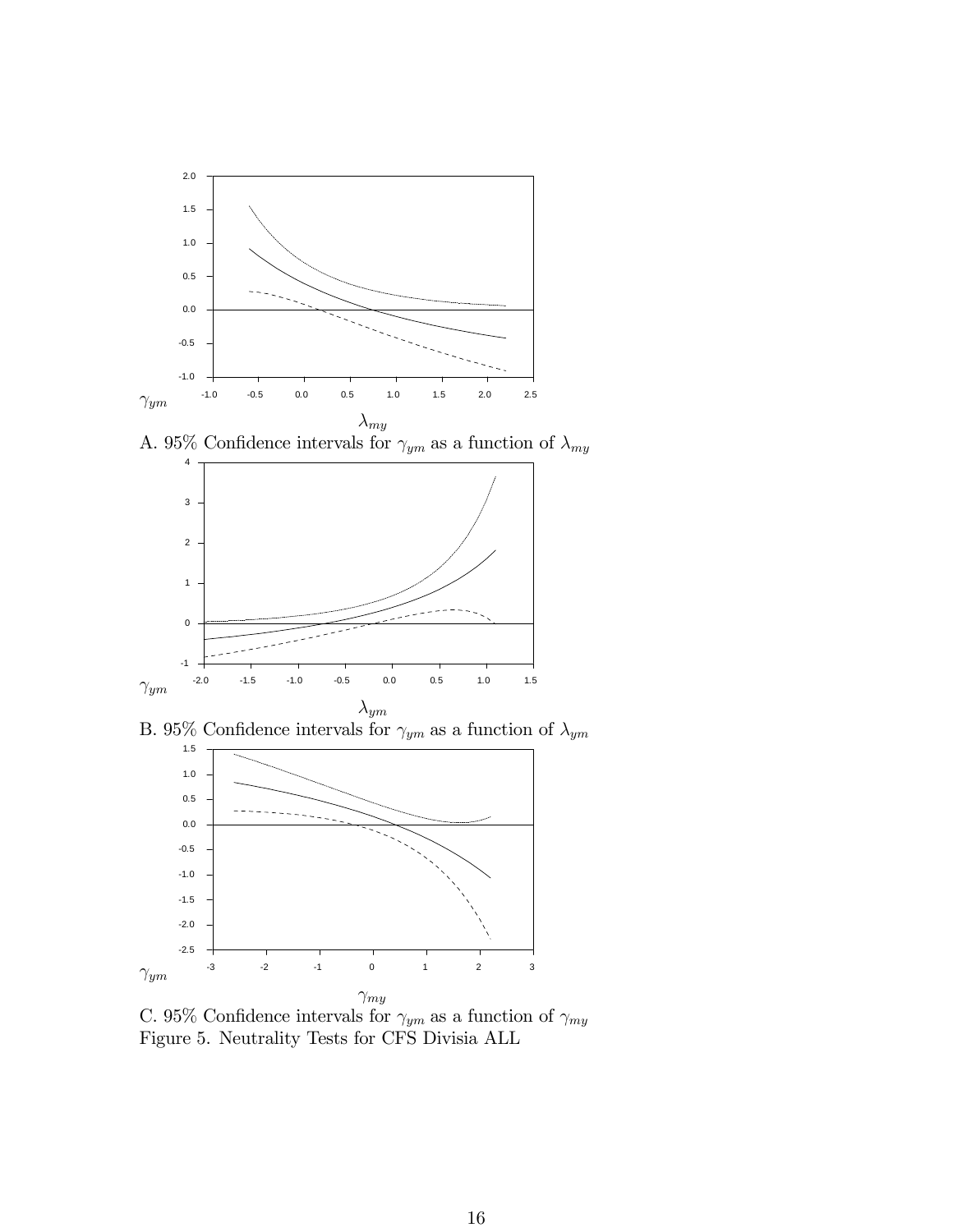

A. 95% Confidence intervals for  $\gamma_{ym}$  as a function of  $\lambda_{my}$ 



B. 95% Confidence intervals for  $\gamma_{ym}$  as a function of  $\lambda_{ym}$ 



C. 95% Confidence intervals for  $\gamma_{ym}$  as a function of  $\gamma_{my}$ Figure 6. Neutrality Tests for CFS Divisia M3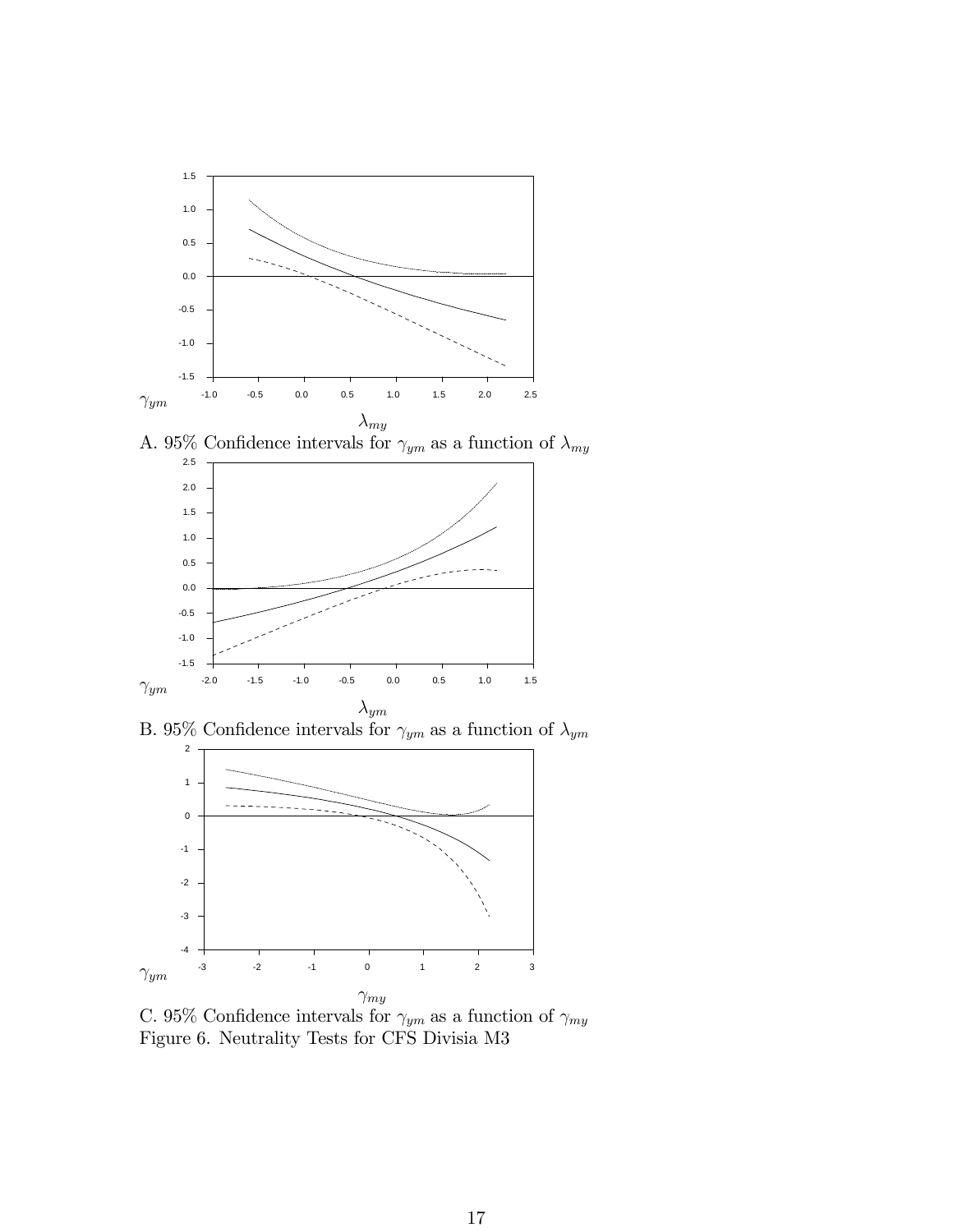

A. 95% Confidence intervals for  $\gamma_{ym}$  as a function of  $\lambda_{my}$ 



B. 95% Confidence intervals for  $\gamma_{ym}$  as a function of  $\lambda_{ym}$ 



C. 95% Confidence intervals for  $\gamma_{ym}$  as a function of  $\gamma_{my}$ Figure 7. Neutrality Tests for CFS Divisia M4+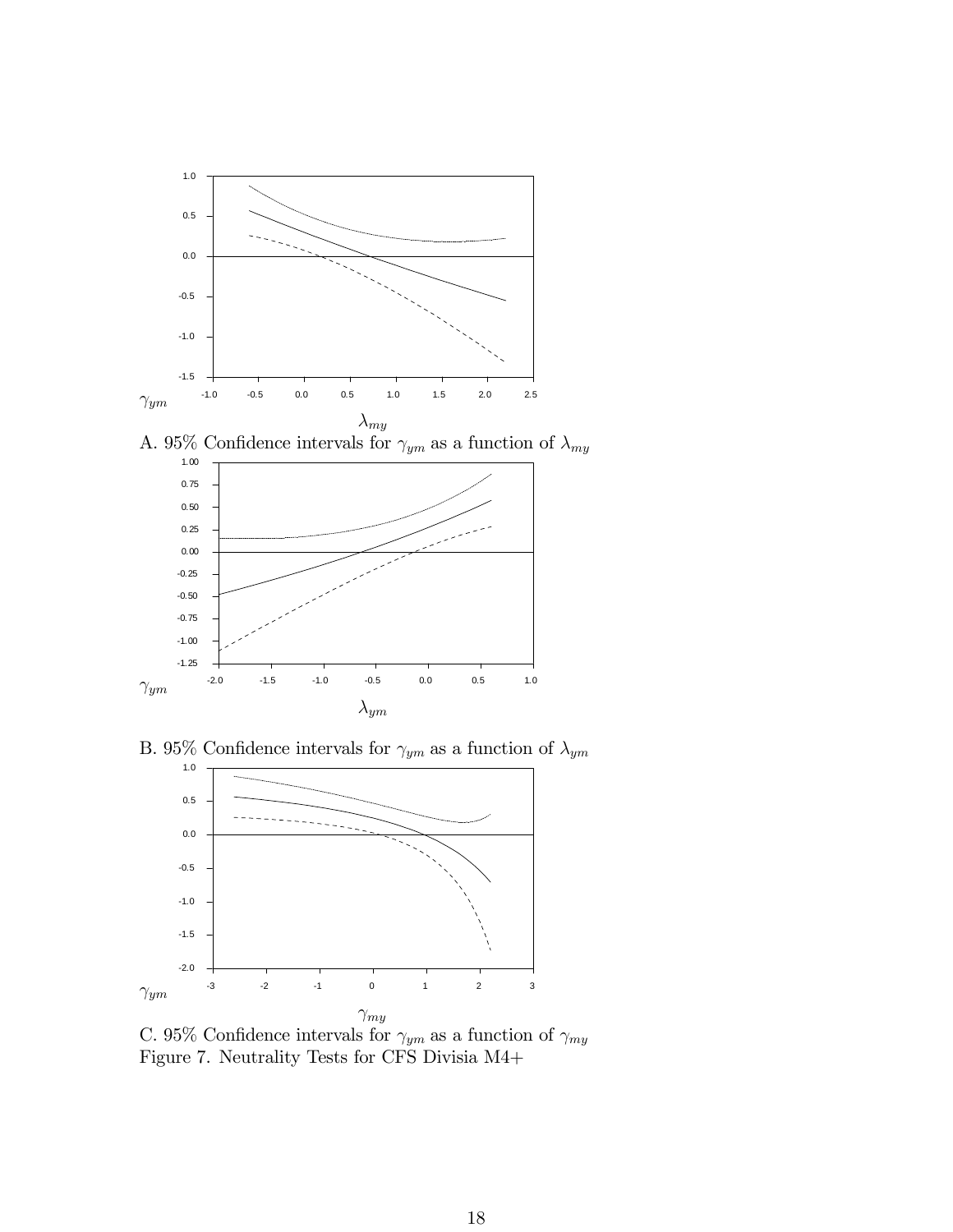

A. 95% Confidence intervals for  $\gamma_{ym}$  as a function of  $\lambda_{my}$ 



B. 95% Confidence intervals for  $\gamma_{ym}$  as a function of  $\lambda_{ym}$ 



C. 95% Confidence intervals for  $\gamma_{ym}$  as a function of  $\gamma_{my}$ Figure 8. Neutrality Tests for CFS Divisia M4-